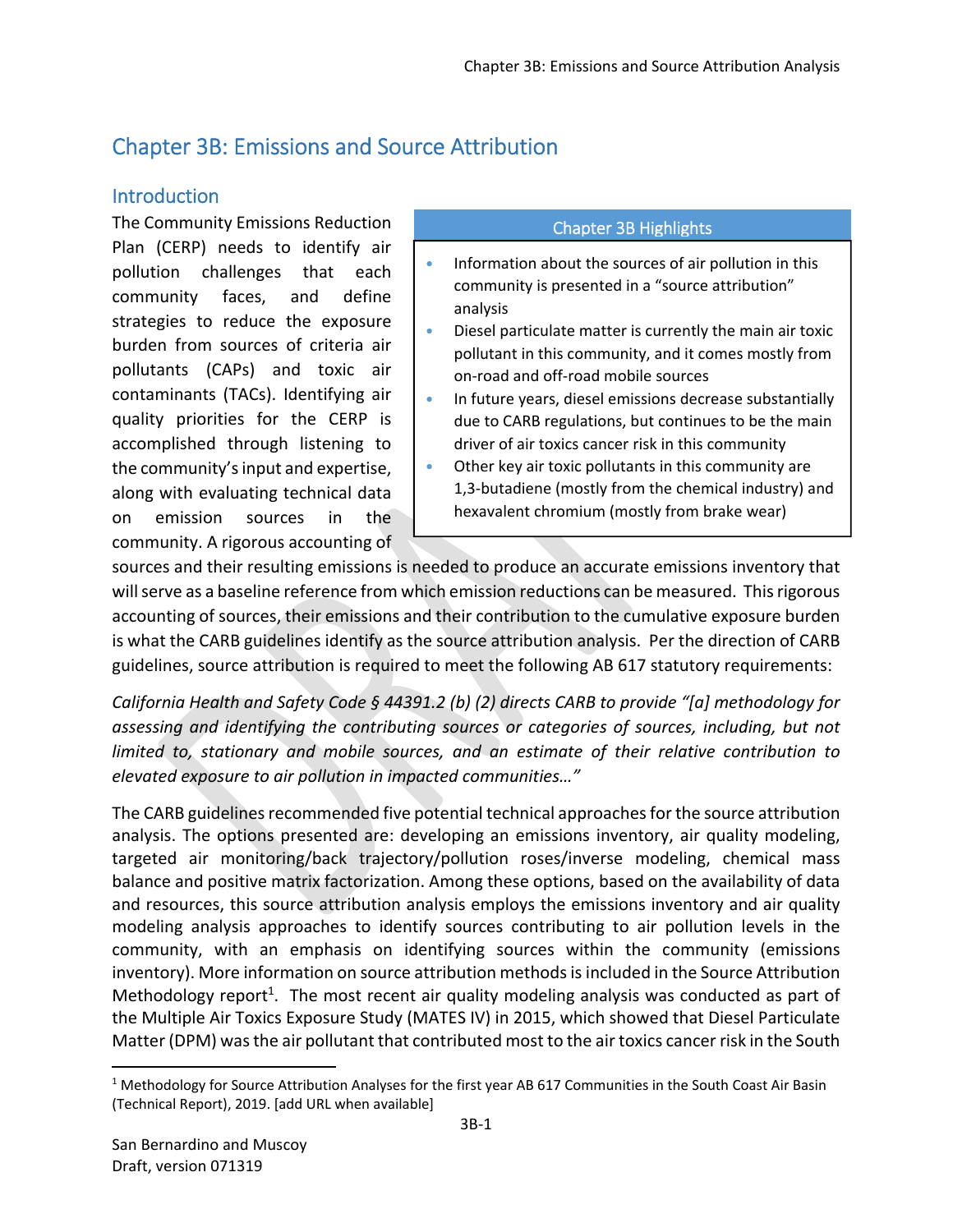Coast Air Basin. While the San Bernardino, Muscoy (SBM) community had slightly lower cancer risk compared to the overall average (**Figure 3‐5**), the SBM has some of the highest ozone levels in the Basin. A community‐specific emissions inventory was developed for criteria air pollutants (CAPs) and TACs based on the most recent available datasets.

The SBM community contains some obvious sources of air pollution, including major freeways and major rail yards within the community that support the goods movement industry. The community also includes a wide range of industrial facilities, including asphalt, concrete and other mineral production processes, and 43 warehouses larger than 100,000 square feet, which attract heavy-duty truck traffic. The source attribution analysis highlights that in the year 2017, on‐road and off‐road mobile sources were the predominant sources of DPM, with the major contributors being heavy‐heavy duty trucks, medium‐heavy duty trucks, off‐road diesel equipment, and trains. In this community, stationary and area sources contribute to the emissions of 1,3‐butadiene, benzene and formaldehyde, with the chemical industry as the major source for 1,3‐butadiene emissions, and fuel combustion in residential and commercial sectors as the major source of benzene and formaldehyde. The analysis presented in this chapter provides further details on the sources of NOx, VOCs and PM2.5. Projected emissions in future years show decreases in DPM emissions, although DPM continues to be the main contributor to cancer risk.

The community-level emissions and their sources are discussed in this report. The detailed methodology to develop these emissions is provided in the Source Attribution Methodology report. Base year emissions of CAPs and TACs are provided in section 2. Future year emissions of CAPs and TACs are discussed in section 3, and a summary is provided in section 4.

# Base year emissions inventory and source attribution

# **Overall profiles of CAPs and TACs**

A variety of sources contribute to the emissions of criteria pollutants in the San Bernardino and Muscoy community, with different sources emitting different air pollutant species (**Figure 1**). NOx emissions are primarily from combustion sources. On-road mobile sources are the largest emitters of NOx, with heavy-duty trucks being the largest contributor in this community. Off-road mobile sources, including trains and off‐road equipment, are the second largest contributor to NOx emissions. Area sources of NOx are mainly from fuel combustion for space and water heating at commercial businesses and homes, whereas point sources of NOx include fuel combustion at industrial facilities.

VOC emissions mostly come from area sources, specifically from consumer products and outdoor paints (architectural coatings), as well as vehicle exhaust. The largest contributors to PM2.5 emissions are area sources, such as commercial cooking, residential wood burning (residential fuel combustion), and paved road dust. PM is also emitted from mobile sources via vehicle exhaust and tire and brake wear. While paved road dust is also related to vehicles traveling on roads, it is considered as an area source rather than a mobile source. It is important to note that ambient PM2.5 concentrations in the community have decreased steadily in the past decades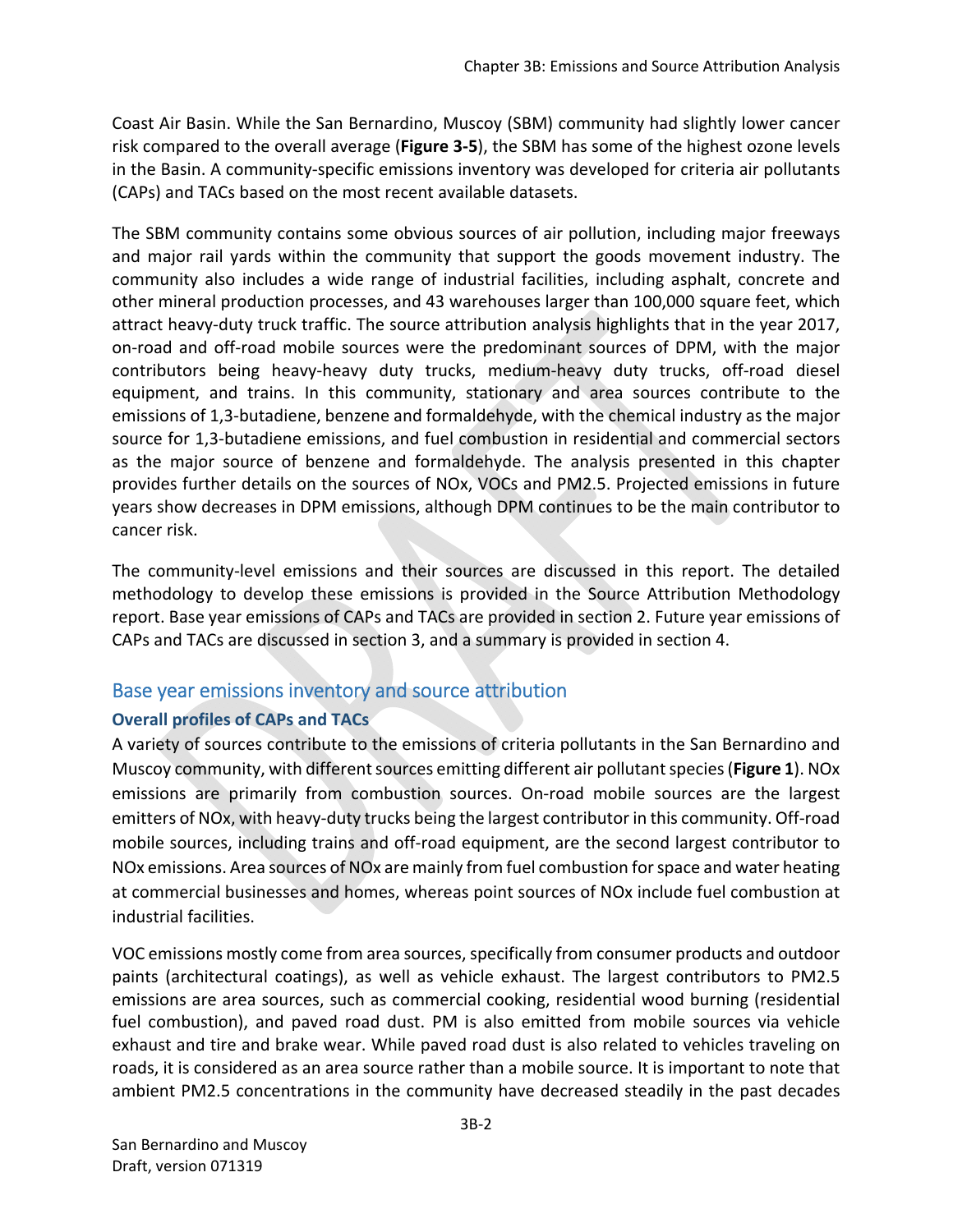due to the reductions of PM2.5 precursor emissions such as NOx, SOx, and VOC. Ambient PM2.5 can be either formed through chemical reactions of its precursor pollutants or be emitted directly from sources. In the South Coast Air Basin including in this community, the majority of ambient PM2.5 is from secondary chemical reactions in the atmosphere rather than directly emitted from local sources. Accordingly, although local PM2.5 emissions have decreased marginally over the past decade, the ambient PM2.5 concentrations have been improved substantially, and the South Coast Air Basin is close to attainment of the U.S. EPA's ambient air quality standards for PM2.5.

TAC emissions from point sources were compiled from the emissions reported by facilities. TAC emissions from area, on-road, and off-road sources were calculated using chemical speciation profiles applied to PM or TOG emissions. Details on the chemical speciation profiles are provided in a separate Source Attribution Methodology report<sup>1</sup>. In total, 22 air toxic pollutants were analyzed and included in this report. This list of air toxic pollutants is consistent with the list of TACs that facilities are required to report under the South Coast AQMD Annual Emissions Reporting (AER) program, except chlorofluorocarbons (CFCs) and ammonia were not included. CFCs do not have an associated cancer risk, whereas ammonia is included in the CAPs inventory because it is a PM precursor.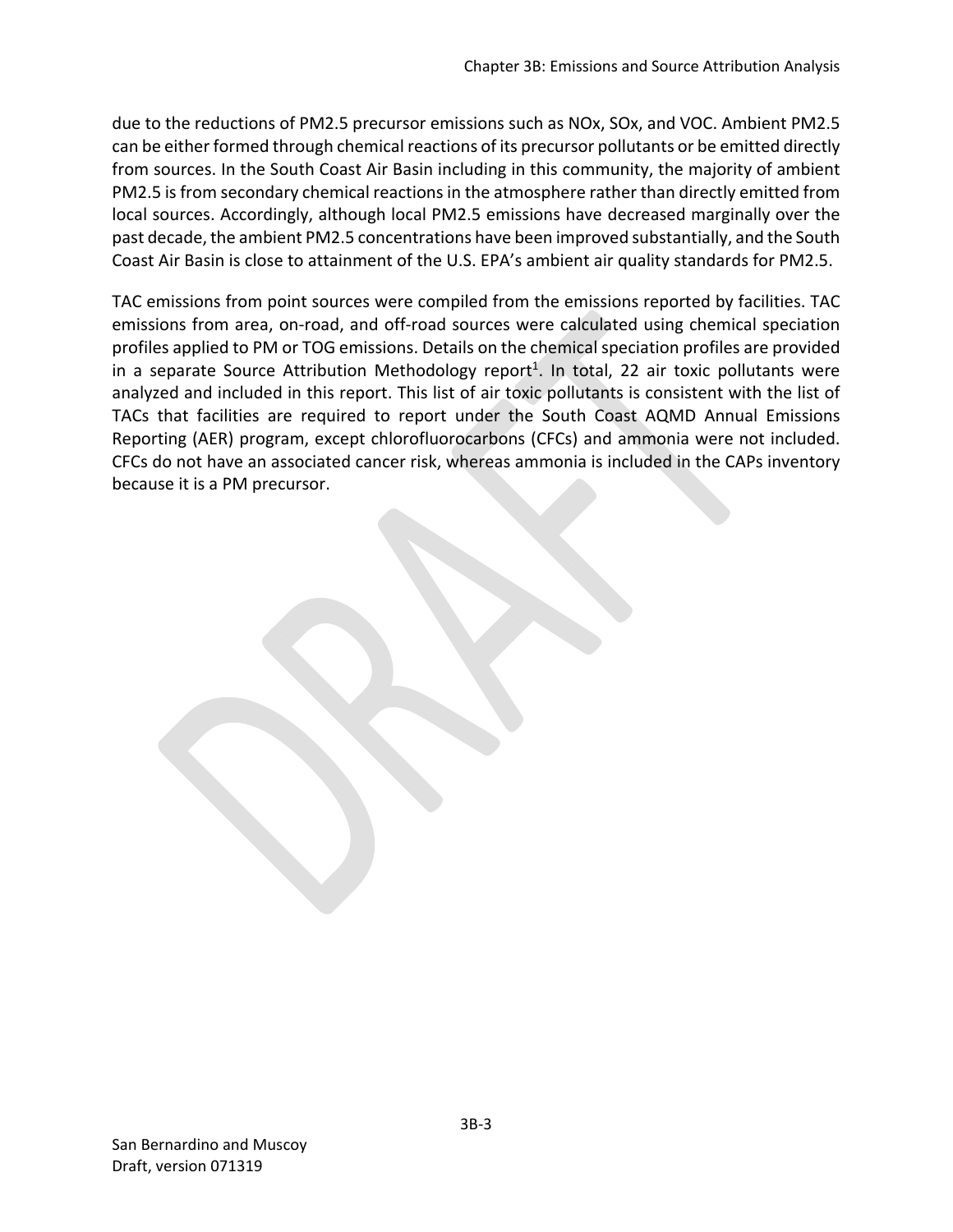



The contribution from point, area, on-road and off-road emission sources to TACs emissions in this community are presented in **Figure 2**. Note that the emissions in the figure are weighted based on the air toxics cancer risk (hereafter referred as "cancer risk") of each TAC relative to DPM. For example, Cr6+ has a cancer risk that is approximately 464 times higher than that of DPM. Thus, Cr6+ emissions are multiplied by 464 to estimate the cancer-risk-weighted emissions of Cr6+. The units in the cancer‐risk‐weighted DPM‐equivalent emissions are expressed in pounds per year (lbs/year). This weighting approach enables comparisons across the contribution of each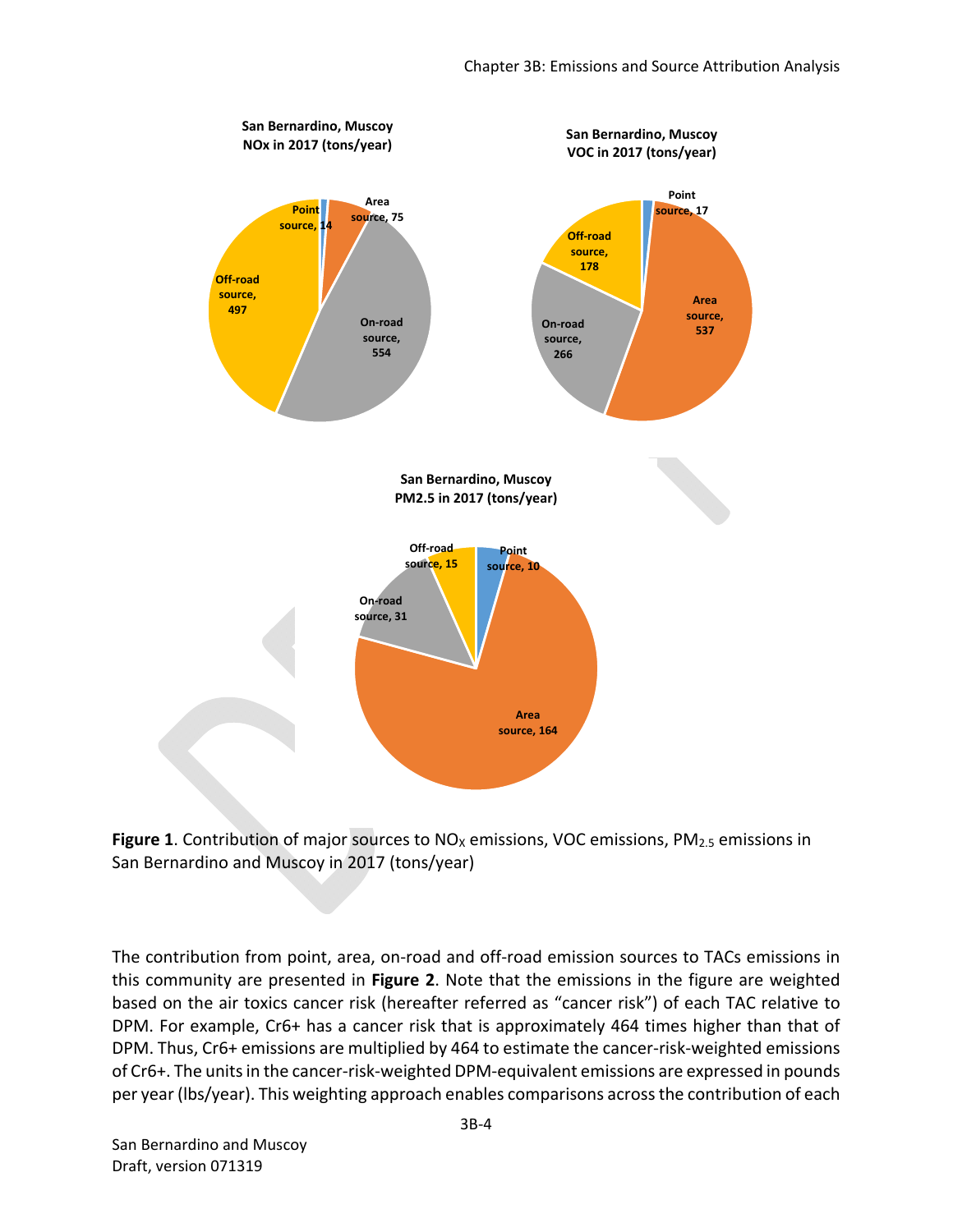TAC to overall cancer risk using a consistent, toxicity‐weighted scale. **Figure 2** shows that DPM is the biggest contributor to the overall cancer risk in the community, followed by 1,3‐butadiene, hexavalent chromium, and benzene. **Figure 2** also shows the major source categories of these main TACs. Most of the DPM and  $Cr<sup>6+</sup>$  is emitted from mobile sources. A detailed emission inventory by major source categories is provided in the Appendix.



**Figure 2.** Contribution of major sources to toxic air contaminant emissions in the San Bernardino and Muscoy community in 2017 (shown in lbs/year, weighted by air toxics cancer risk). Note the different scale for DPM with respect to the other air toxics.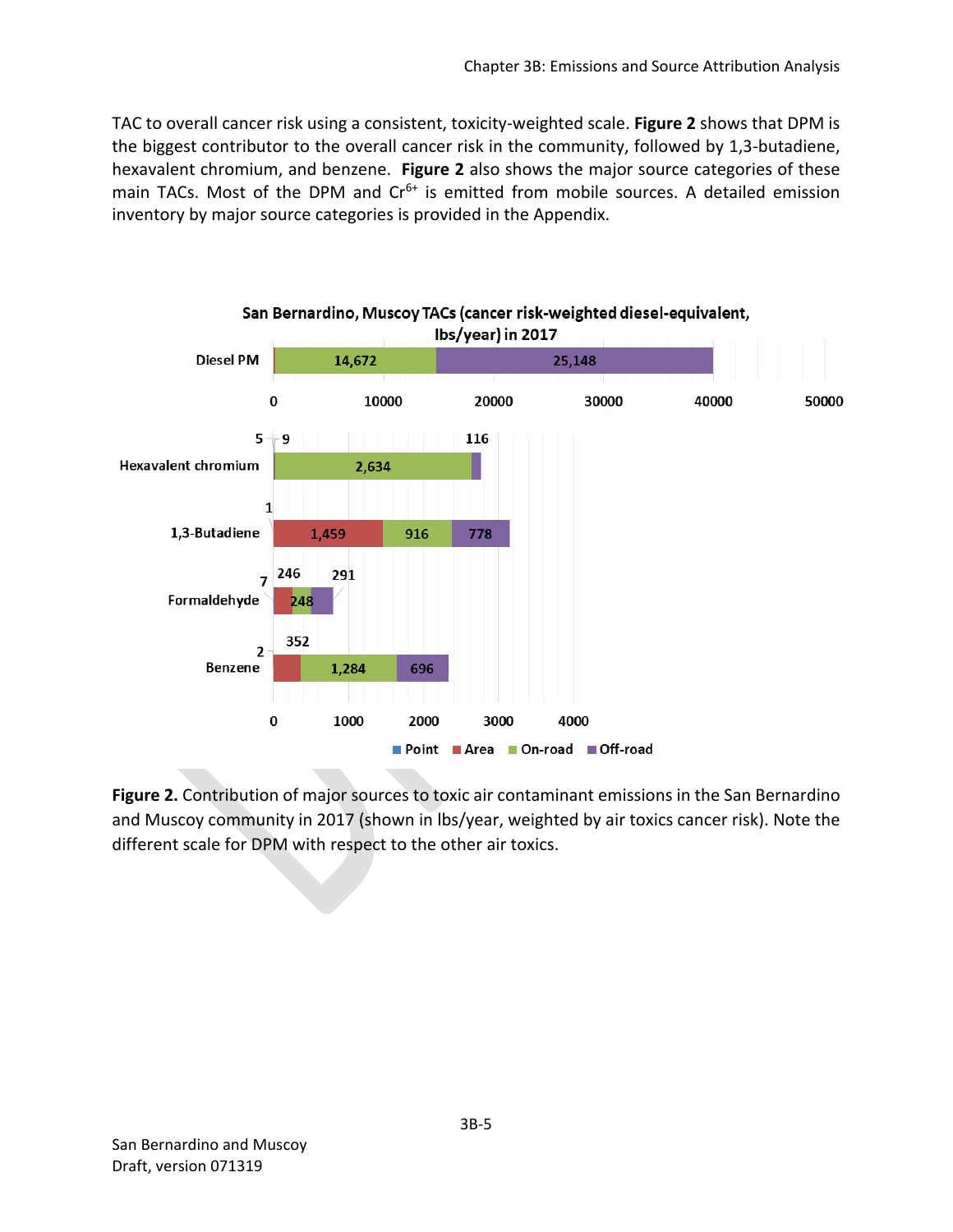### **Stationary and area sources**

**Figure 3** provides a summary of the sources of VOC and PM2.5 emissions from stationary and area sources in the SBM community in 2017. The largest contribution to VOC emissions is solvent evaporation from consumer products. A wide range of industries also contribute significantly to the total VOC emissions from stationary sources, with degreasing and surface coating being the second largest source, and gas stations (petroleum marketing) also being a third significant source of VOC emissions.

Direct emissions of PM2.5 in the SBM community originate from a wide range of activities, including commercial cooking, residential and commercial fuel combustion, and paved road dust. In addition, emissions from various industries, including mineral processing and manufacturing, contribute to total PM2.5 emissions.



**Figure 3.** Source attribution of VOC emissions and PM2.5 emissions from stationary and area sources and area in the San Bernardino and Muscoy community for the year 2017

**Figure 4** illustrates the emissions of the major TACs from stationary and area sources in the community. The emissions of each pollutant are weighted by their cancer risk relative to DPM. In this community, 1,3‐butadiene is the most predominant air toxic from stationary and area sources. The major source for 1,3‐butadiene emissions is industrial processes (**Figure 5**), mostly from chemical industries.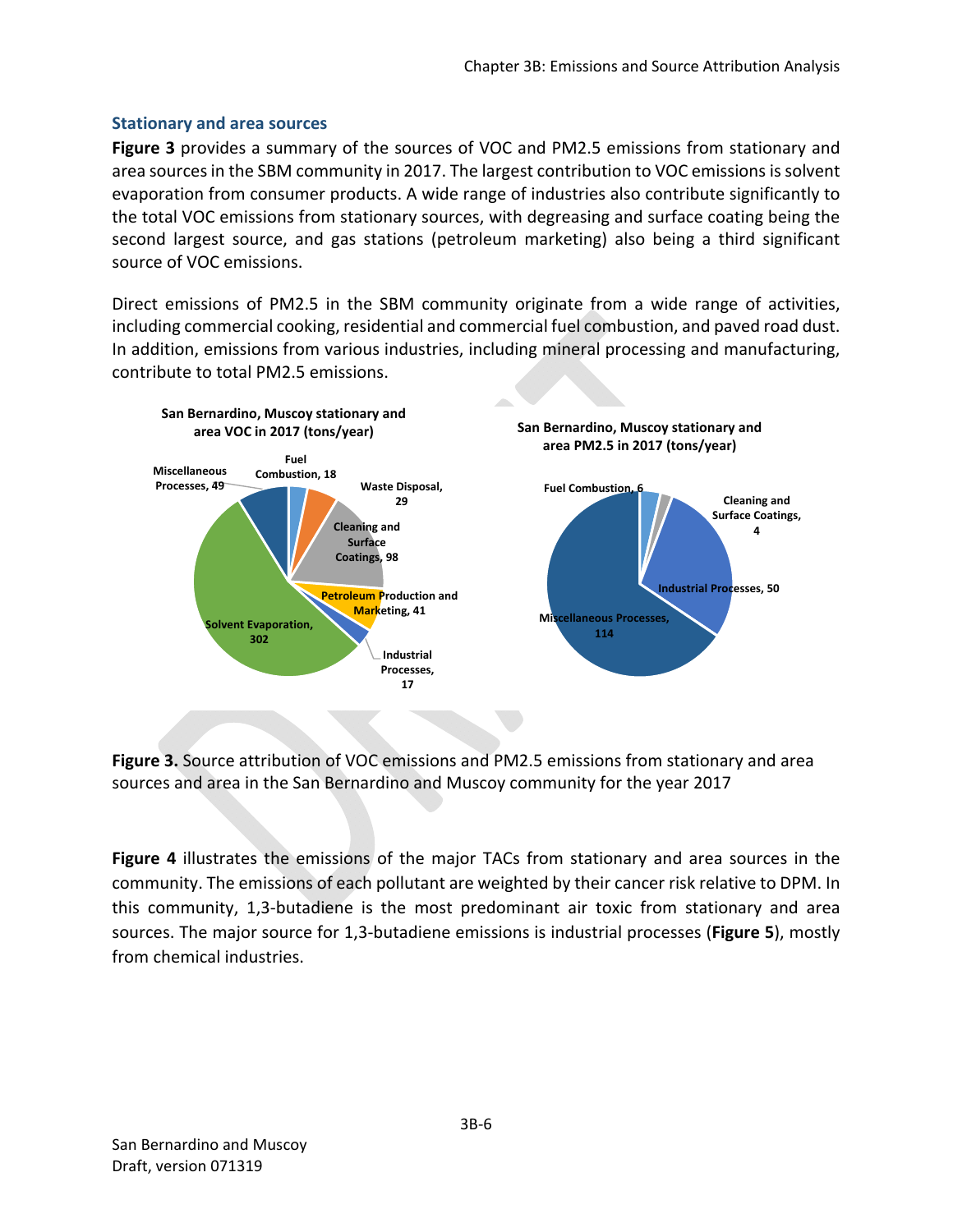

**Figure 4.** Toxic air contaminant emissions, weighted by cancer risk, from stationary sources in the San Bernardino and Muscoy community for the year 2017 (in lbs/year)

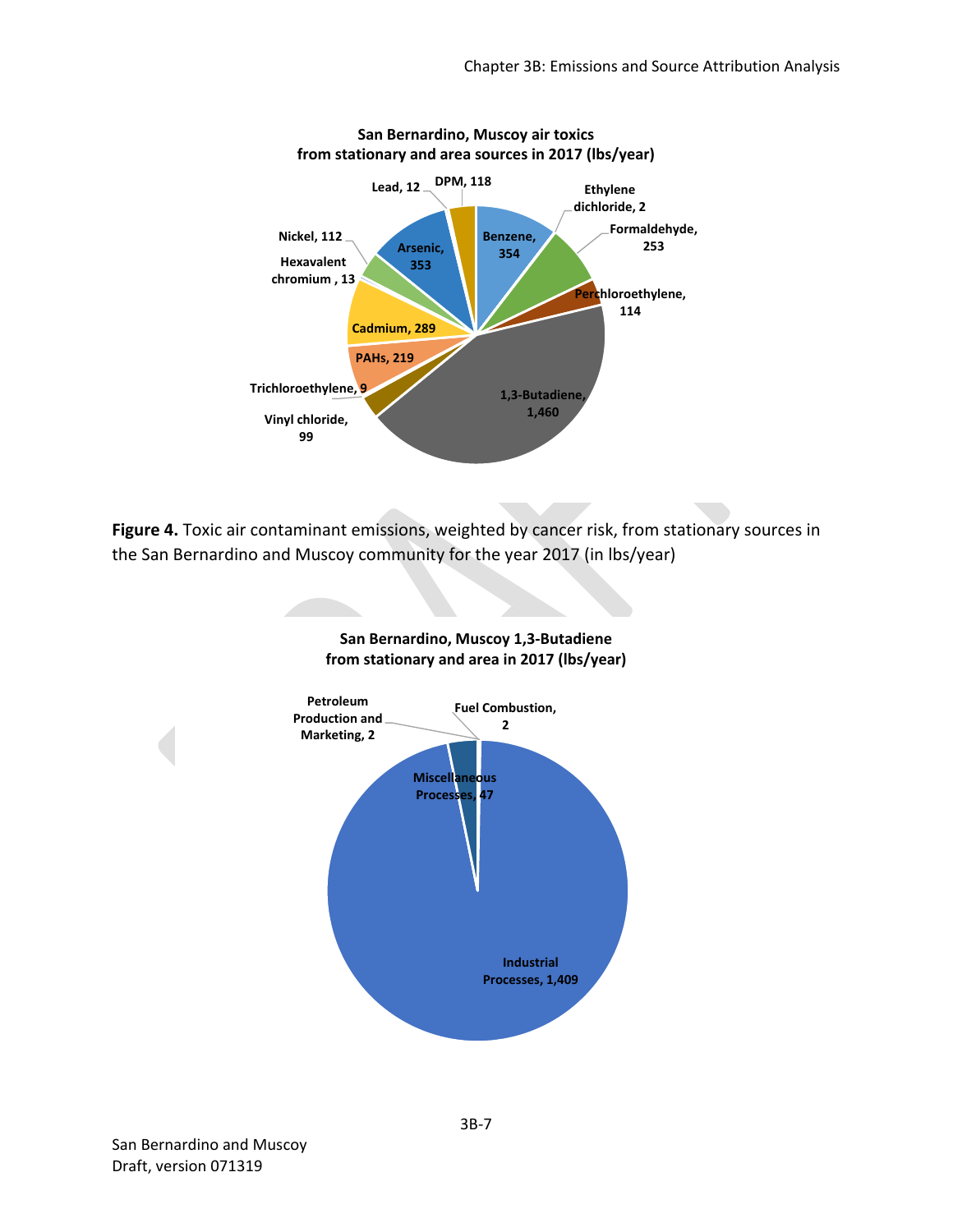**Figure 5.** Source attribution of 1,3‐butadiene emissions from stationary and area sources in the San Bernardino and Muscoy community for 2017 (shown in lbs/year, weighted by air toxics cancer risk)

### **On‐road mobile sources**

In this community, passenger vehicles and light- and medium-duty vehicles contribute to the majority of VOC and PM2.5 emissions (**Figure 6**). VOC emissions are mostly from gasoline vehicles<sup>2</sup>, and, as a result, passenger cars are the main contributor to VOC emissions because of the large number of vehicles and miles traveled by these types of vehicles. PM2.5 emissions from on‐road sources are from fuel combustion as well as from tire and brake wear. Light and medium duty vehicles are the main contributors to the total emissions of PM2.5, because these vehicles travel the most miles within the community. Even though heavy-duty trucks drive less than 10% of the total vehicle miles traveled in San Bernardino County, heavy‐duty trucks contribute to more than 30% of the total PM2.5 emissions from on-road sources<sup>3</sup>.



Figure 6. Source attribution of VOC emissions and PM2.5 emissions from on-road sources in the San Bernardino and Muscoy community for 2017

<sup>&</sup>lt;sup>2</sup> These emissions are largely related to evaporative and running losses

<sup>&</sup>lt;sup>3</sup> Heavy-duty diesel vehicles tend to have higher PM exhaust and tire and brake wear emissions per mile driven compared to gasoline cars.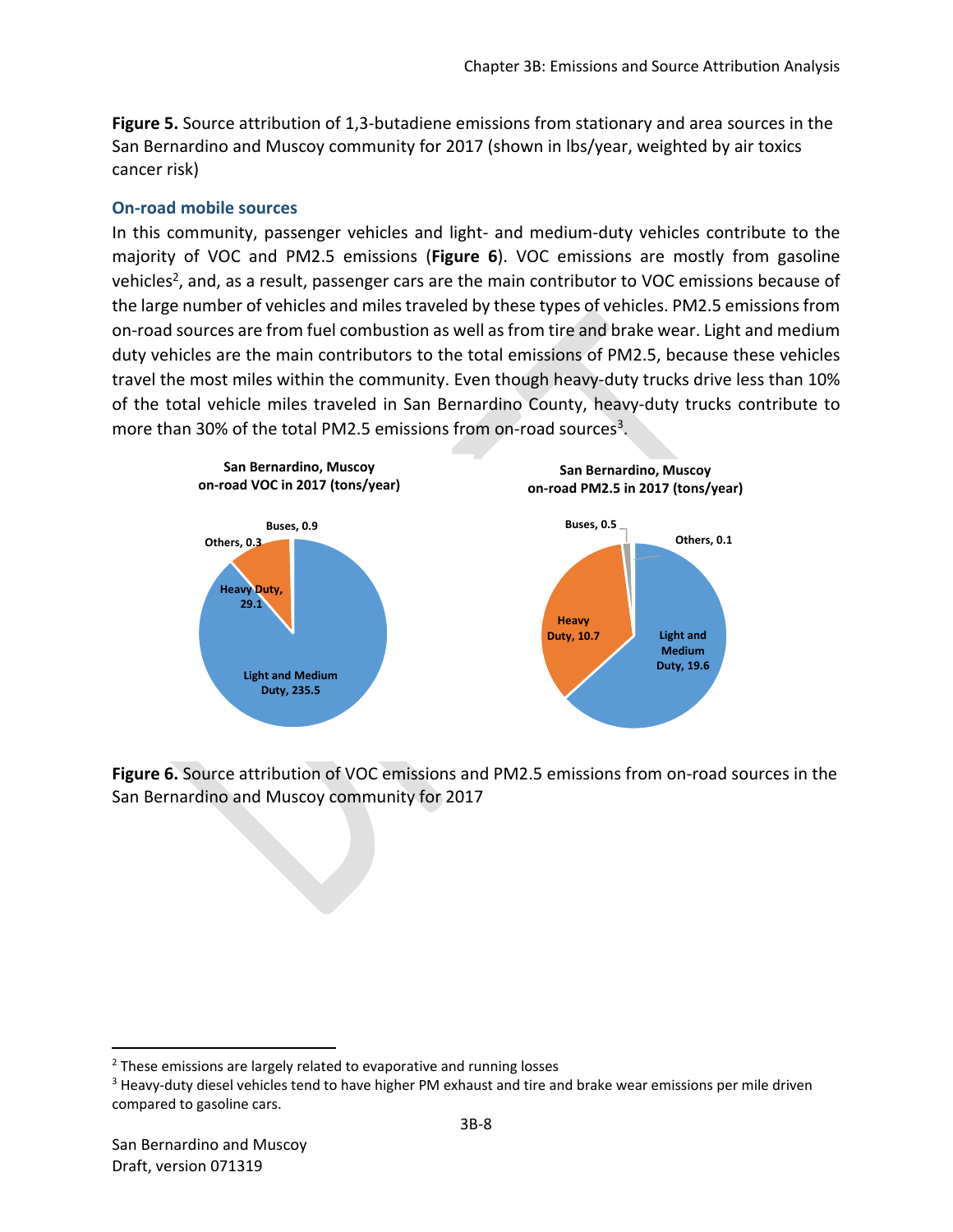Toxic emissions from on‐road sources are largely dominated by DPM (**Figure 7**). The largest contributor to DPM emissions is diesel-fueled heavy-duty trucks, so the largest impacts from onroad sources in the community are concentrated along the main goods movement corridors. The second largest contributor to cancer risk from on-road sources is hexavalent chromium, which is emitted from brake wear<sup>4</sup> and, to a smaller extent, from fuel combustion.

Other TACs emitted from on-road sources include benzene, 1,3-butadiene and formaldehyde. The source of benzene is evaporative losses and the incomplete combustion of gasoline, whereas formaldehyde and 1,3‐butadiene emissions are generated from fuel combustion.



**Figure 7**. Distribution of air contaminant emissions from on‐road sources in San Bernardino and Muscoy for 2017 (shown in lbs/year, weighted by air toxics cancer risk)

<sup>&</sup>lt;sup>4</sup> A small fraction of hexavalent chromium was considered to originate from vehicle brake wear. The emission factors were empirically adjusted for the MATES IV analysis. While this approach worked reasonably well for the MATES analysis, further evaluation may be required for adapting this adjustment to more recent data. For example, an adjustment may be required to reflect cleaner vehicle fuels compared to those in use during previous MATES.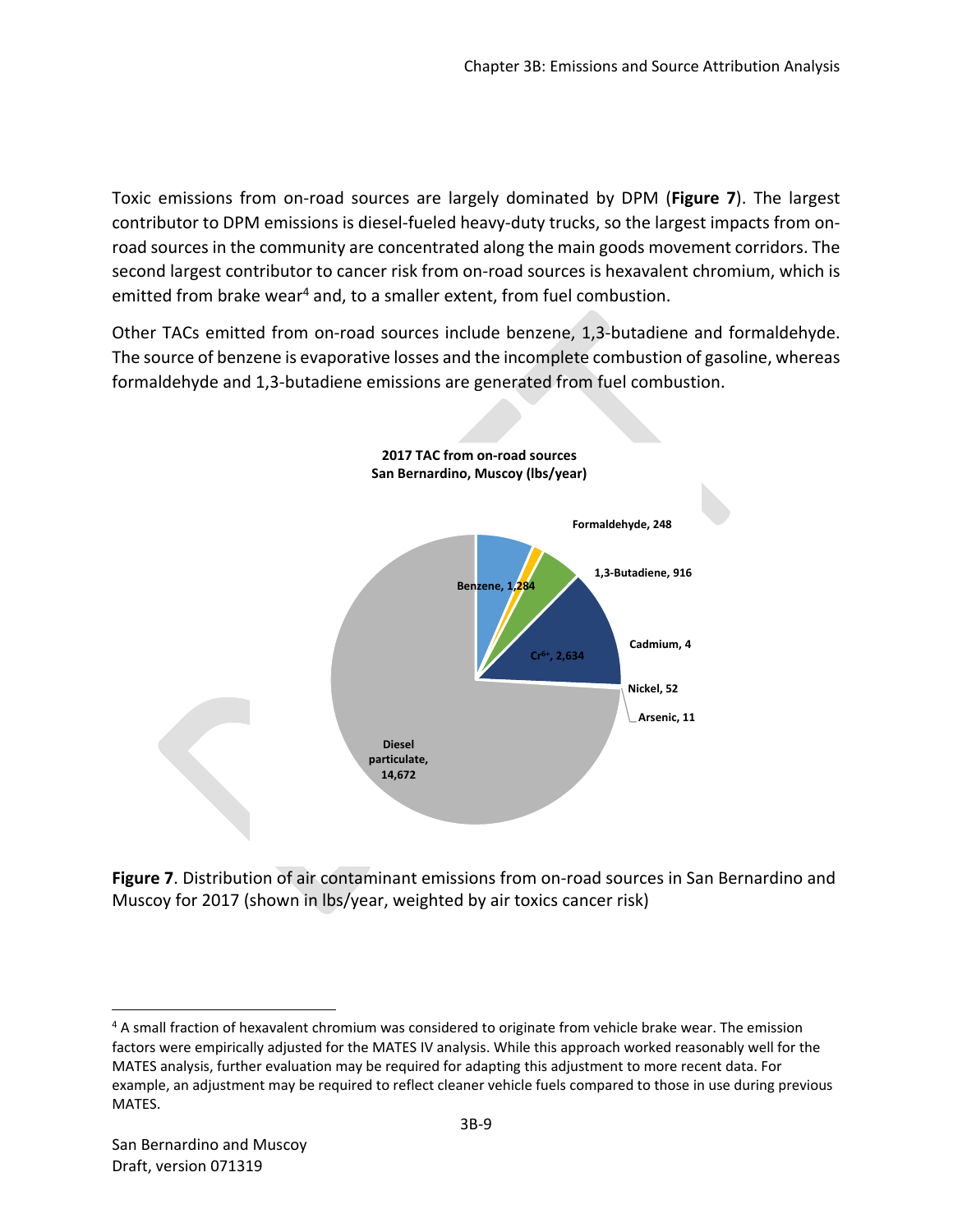

**Figure 8.** Source attribution of toxic air contaminant from on‐road sources in the East Los Angeles, Boyle Heights and West Commerce community for the years 2017 (shown in lbs/year), weighted by air toxics cancer risk)

#### **Off‐road mobile sources**

Figure 9 presents the major sources of VOC and PM2.5 emissions from off-road mobile sources. The largest contributor to total VOC from off-road mobile sources in the community is small offroad equipment. This category contains small off-road spark-ignition engines that include lawn and garden equipment, industrial and commercial utility equipment, golf carts, and specialty vehicles. Other significant sources of VOC include evaporative emissions from fuel storage and handling, recreational boats, recreational vehicles, and emissions from trains. Although there is no major waterway or waterbody in the SBM community, boats that are parked in the community still emit pollutants through fuel evaporation.

The largest off-road source contributing to PM2.5 emissions is off-road equipment, both small commercial and large industrial equipment. The second largest contribution to PM2.5 emissions from off-road sources in the community is trains. There is 1 intermodal railyard and 4 maintenance railyards within the community boundaries, and some of them are near residential areas.

**Figure 10** presents the contribution of TAC emissions from off-road sources in the SBM community. DPM is the toxic air contaminant that contributes the most to total cancer risk in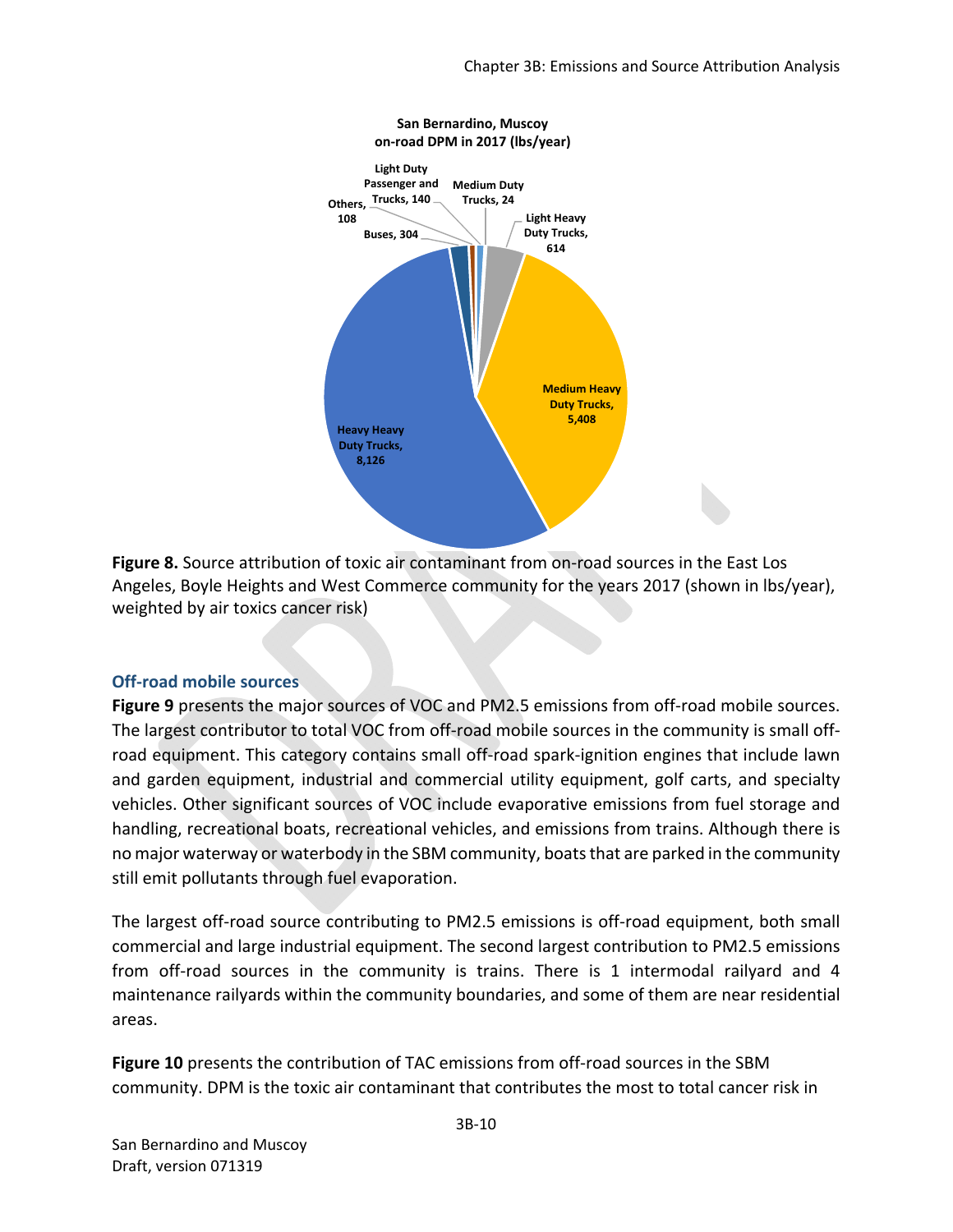the community from off‐road mobile sources. The two main sources of DPM are trains and diesel off‐road equipment (**Figure 11**).



Figure 9. Source attribution of VOC emissions and PM2.5 emissions from off-road mobile sources in the San Bernardino and Muscoy community for the years 2017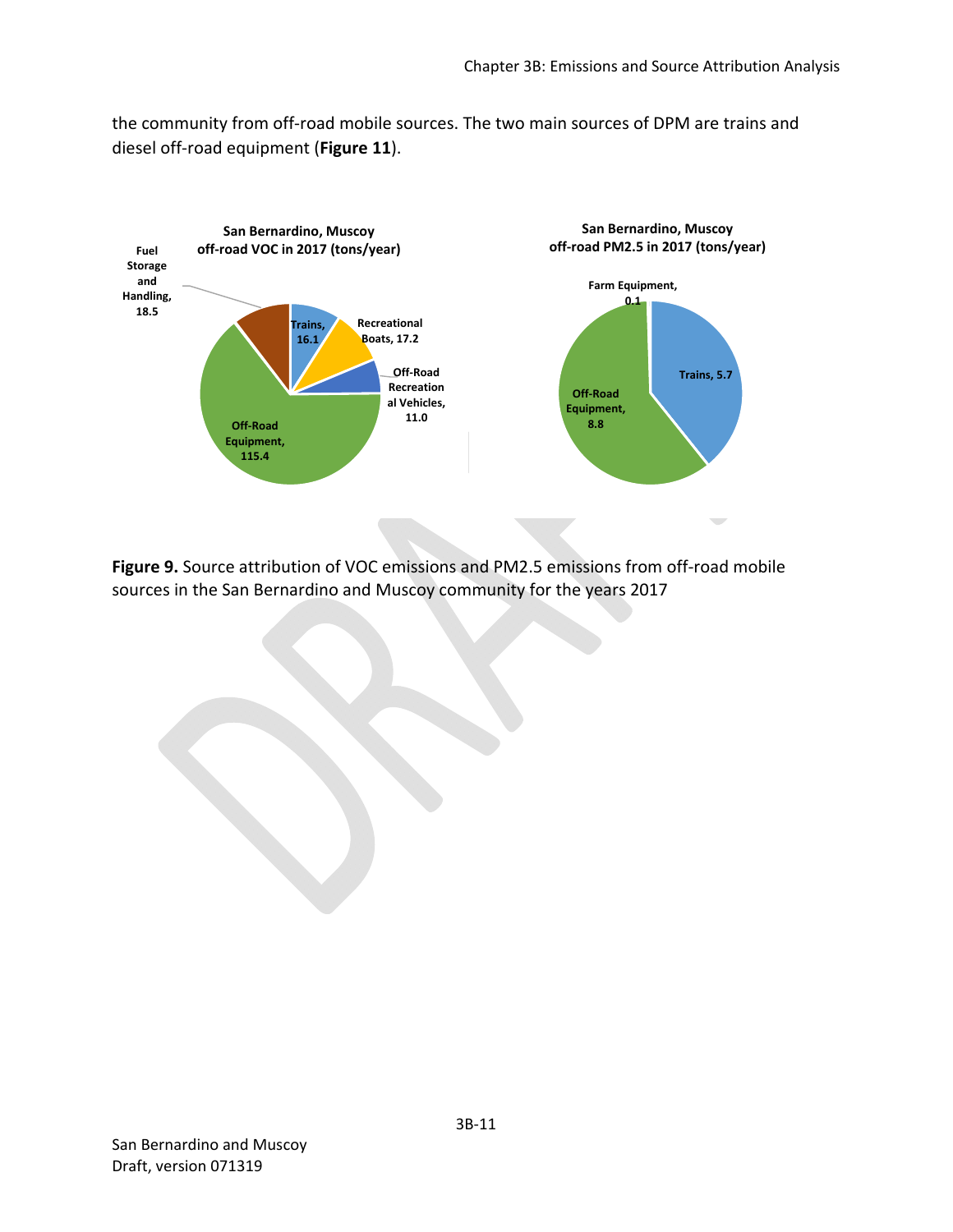

Figure 10. Contribution of toxic air contaminant from off-road mobile sources in the San Bernardino and Muscoy community for 2017 (shown in lbs/year, weighted by air toxics cancer risk)



Figure 11. Source attribution of DPM from off-road mobile sources in the San Bernardino and Muscoy community for 2017 (shown in lbs/year, weighted by air toxics cancer risk)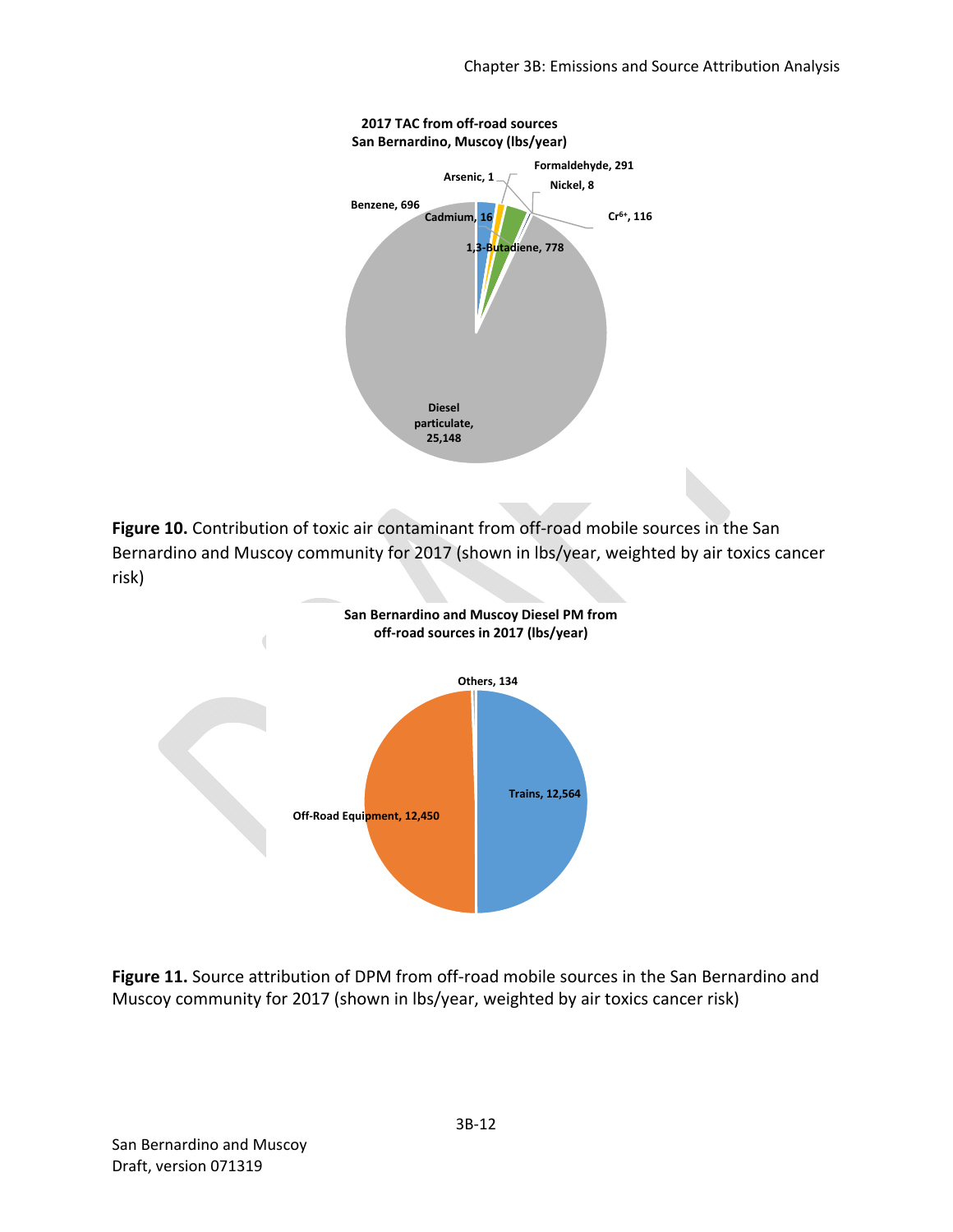# Future year emissions inventory and source attribution

## **Trends of emission changes for CAPs and TACs**

Future emissions of CAPs and TACs in the SBM community are projected using the best available information on population growth, economic growth and emission adjustments reflecting ongoing regulations that reduce specific air pollutants. Regulations reflected in these adjustments include South Coast AQMD regulations and CARB regulations.

Heavy-duty diesel vehicles in this community will be subject to the CARB truck and bus regulation, with implementation dates after 2017. Off-road diesel equipment is also subject to existing state regulations that will reduce DPM emissions from these sources. The South Coast AQMD is developing various regulations to reduce NOx and VOC emissions since the adoption of the 2016 AQMP in March 2017. However, control factors for these future regulations and programs are still under development and not reflected in the current inventory. The current inventory for area and stationary sources reflects NOx and VOC rules adopted as of December 2015 and TACs rules adopted as of December 2017. Future versions of the emission inventory will reflect the more recently adopted regulations.

Figure 12 presents the projected major CAPs emissions (NOx, VOC and PM2.5) in the SBM community in the two future milestone years 2024 and 2029, along with the base year 2017. The NOx emissions in the community are expected to decrease substantially between the year 2017  $(1,140 \text{ tons/year})$  to the year 2024  $(726 \text{ tons/year})$ , due to the existing regulations on mobile sources and the emission reduction commitments under the RECLAIM program. The NO<sub>x</sub> emissions in 2029 are projected to continue decreasing (to 602 tons/year) despite the expected increase in industrial and mobile source activity. VOC emissions are expected to decrease by 11% between the years 2017 and 2029, mostly due to cleaner vehicle emissions. Unlike NOx and VOC emissions, PM2.5 emissions increase by 2%, during the period from 2017 to 2029, due to increase in industrial and vehicle activity.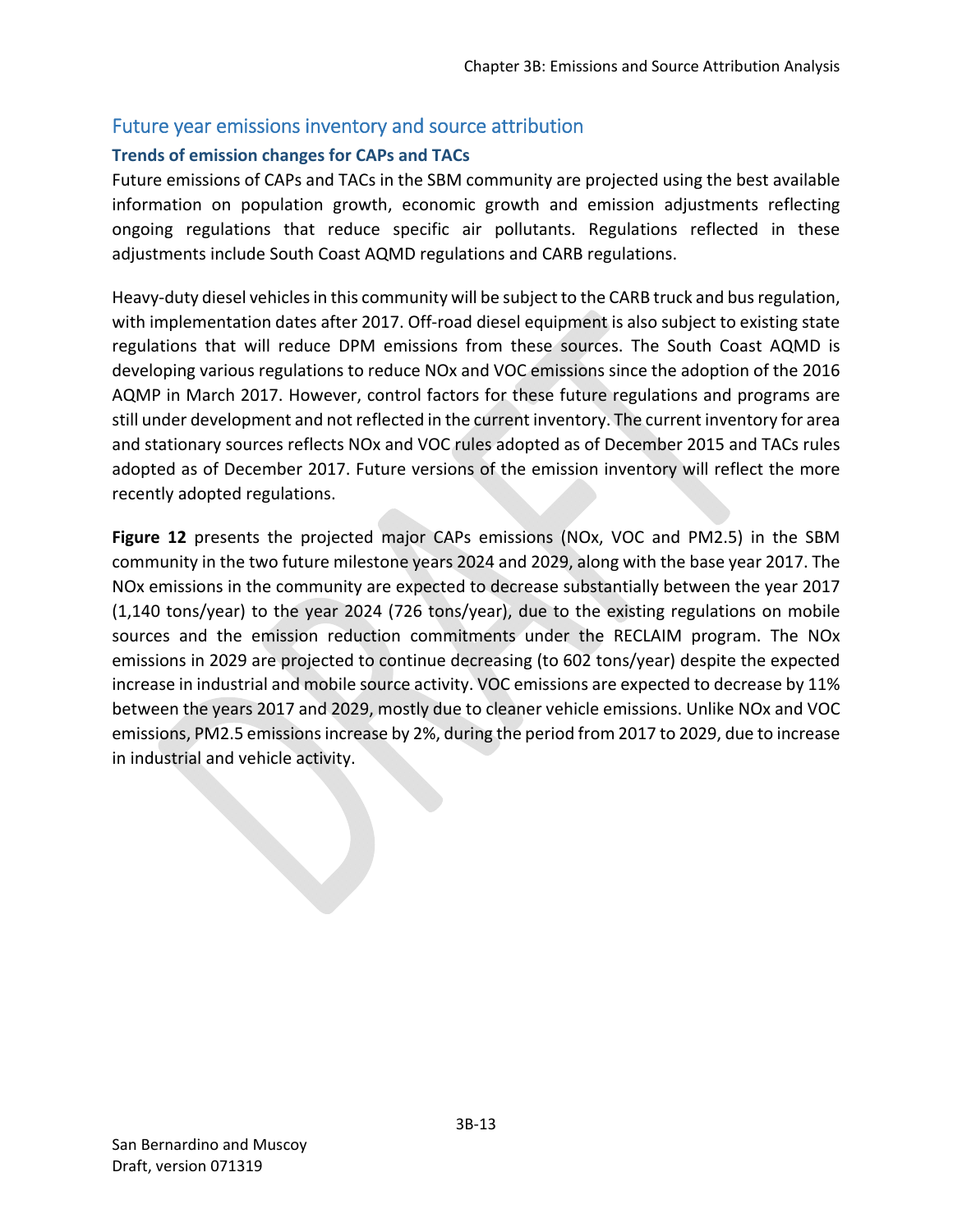

### **San Bernardino, Muscoy total emission trends**

**Figure 12.** The community total emission trends for NOx, VOC & PM2.5 (tons/year) for the year of 2017, 2024 and 2029

Trends for TAC emissions are shown in **Figure 13**. DPM continues to dominate the TAC emissions inventory in future years, despite a significant reduction in DPM from heavy‐duty trucks. DPM emissions decrease by 58% between 2017 (39,938 lbs/year) and 2024 (16738 lbs/year), and continues to decline through 2029 (11,904 lbs/year). 1,3‐butadiene is the second largest contributor to TAC, and these emissions remain relatively unchanged due to slight increases in industrial emissions offset by reductions in emissions from vehicles. The third largest contributor to TACs is hexavalent chromium, which increases slightly between 2017 and 2029, due to the increase in brake wear emissions and projected industrial activity growth. Benzene and formaldehyde emissions decrease throughout the 12‐year period due to decreases in the emissions from vehicles, whereas emissions of metals such as cadmium, nickel, arsenic and lead, show a steady increasing trend due to projected industrial activity growth, and from paved road dust emission.

**Figure 14** presents the cumulative TAC emissions by the major categories for the base and two future milestone years. The overall cancer-risk-weighted emissions decrease between 2017 and 2029. The decrease is more pronounced in the first 7 years due to the emission reductions in diesel heavy duty trucks and off‐road equipment.

It is important to note that many of the South Coast AQMD regulations addressing toxic metal pollution emissions from industrial facilities (e.g. South Coast AQMD Rule 1407 and Rule 1469) include requirements that reduce fugitive emissions from these facilities. Fugitive emissions can often account for the vast majority of the toxic metal emissions from a facility. Unfortunately,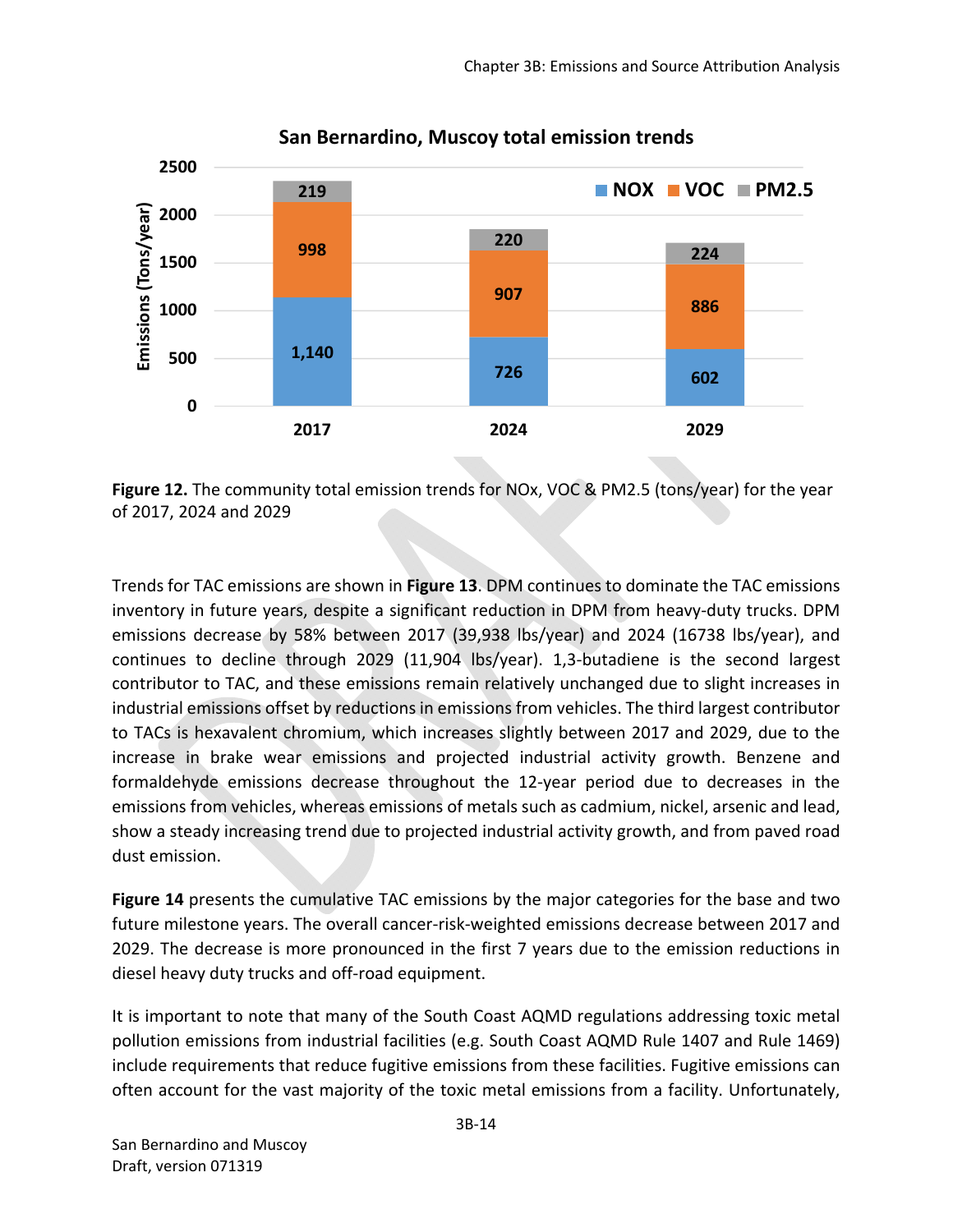the methods available to create an emissions inventory are not able to reflect fugitive emissions from these facilities. Therefore, while the inventory may not show an overall decrease in toxic metal emissions, the regulations result in overall decreased emissions due to reductions in fugitive emissions.



**Figure 13**. The community total emission trends for toxic air contaminants for the year of 2017, 2024 and 2029 (shown in lbs/year, weighted by air toxics cancer risk).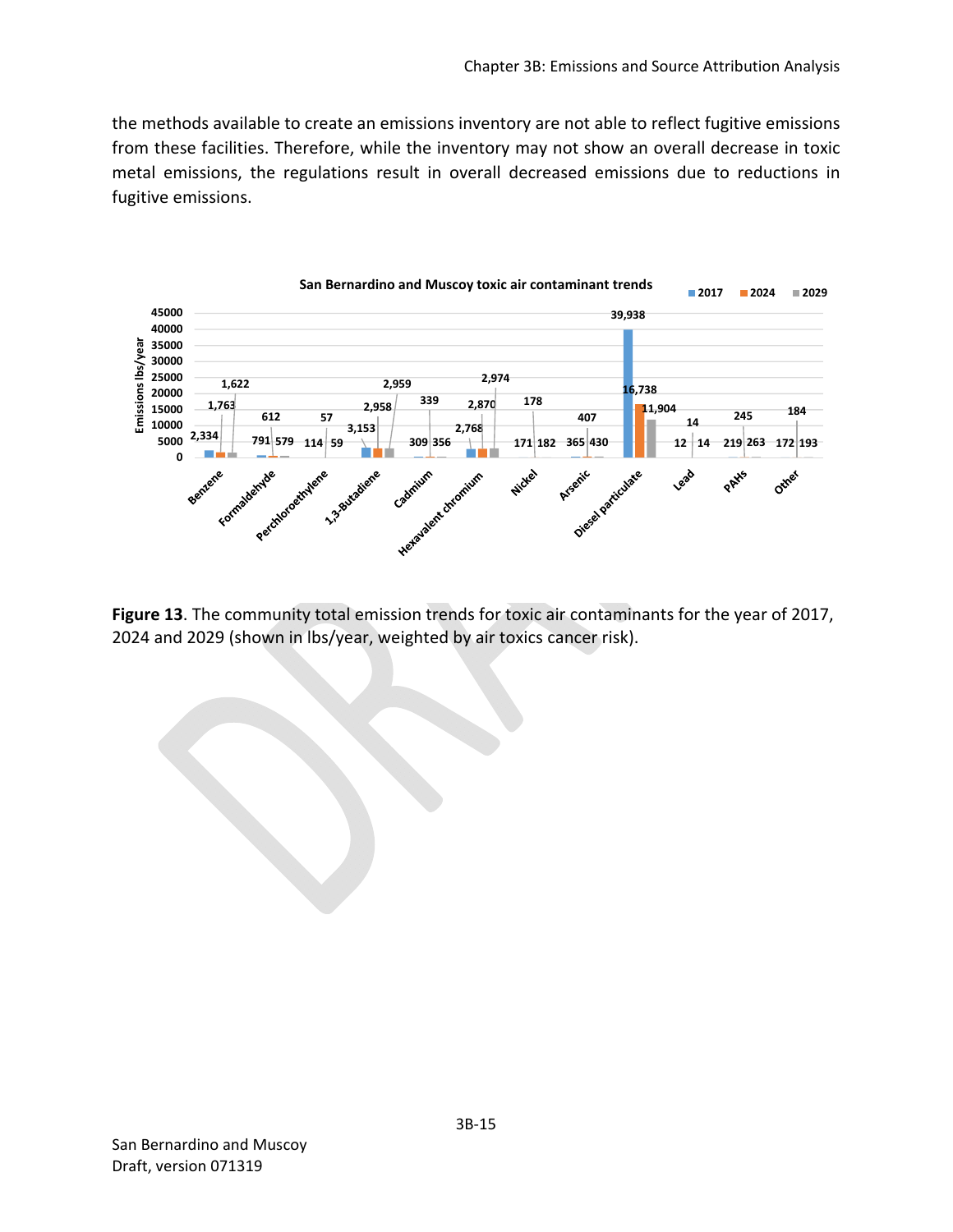

**Figure 14**. Toxic air contaminant emissions from all sources in the Wilmington, Carson, West Long Beach community, shown by major categories. Emissions are weighted based on their cancer risk relative to DPM.

### **Stationary and Area Sources**

The trends in total emissions of NOx, VOC and PM2.5 from stationary and area sources in this community are shown in **Figure 15**. NOx emissions are expected to decline from 2017 to 2024, due to the emission reductions from RECLAIM facilities.<sup>5</sup> VOC and PM2.5 emissions are expected to grow gradually due to the projected growth in population and economic and industrial activities.

1,3‐Butadiene is the largest contributor to total toxic emissions from area and stationary sources (**Figure 16**), and its emission is expected to grow from 2017 to 2029 due to the projected industrial activity growth during the same period. The major source for 1,3‐butadiene emissions is the chemical industry. Emissions of other TACs that are primarily emitted from industrial

<sup>&</sup>lt;sup>5</sup> NOx RECLAIM is an emission cap-and-trade program that includes lager stationary sources located in the Basin. The current regulation, Rule 2002 requires 12 tons per year of NOx emission reductions from 2016 to 2022. When the rule is fully implemented in 2022, no significant changes in NOx are expected except for a slight increase from 2024 to 2029 due to the growth in economic, industrial, and commercial activities. The 2016 AQMP includes a control measure to target an additional 5 tons per year of NOx reduction from the RECLAIM facilities by 2031. The impact of the additional "NOx shave" is not reflected in the community inventory since December 2015 was the cut off for stationary source regulations to reflect on the inventory. The rulemaking to achieve additional 5 TPD NOx is still ongoing and will be reflected on the inventory when it is finalized.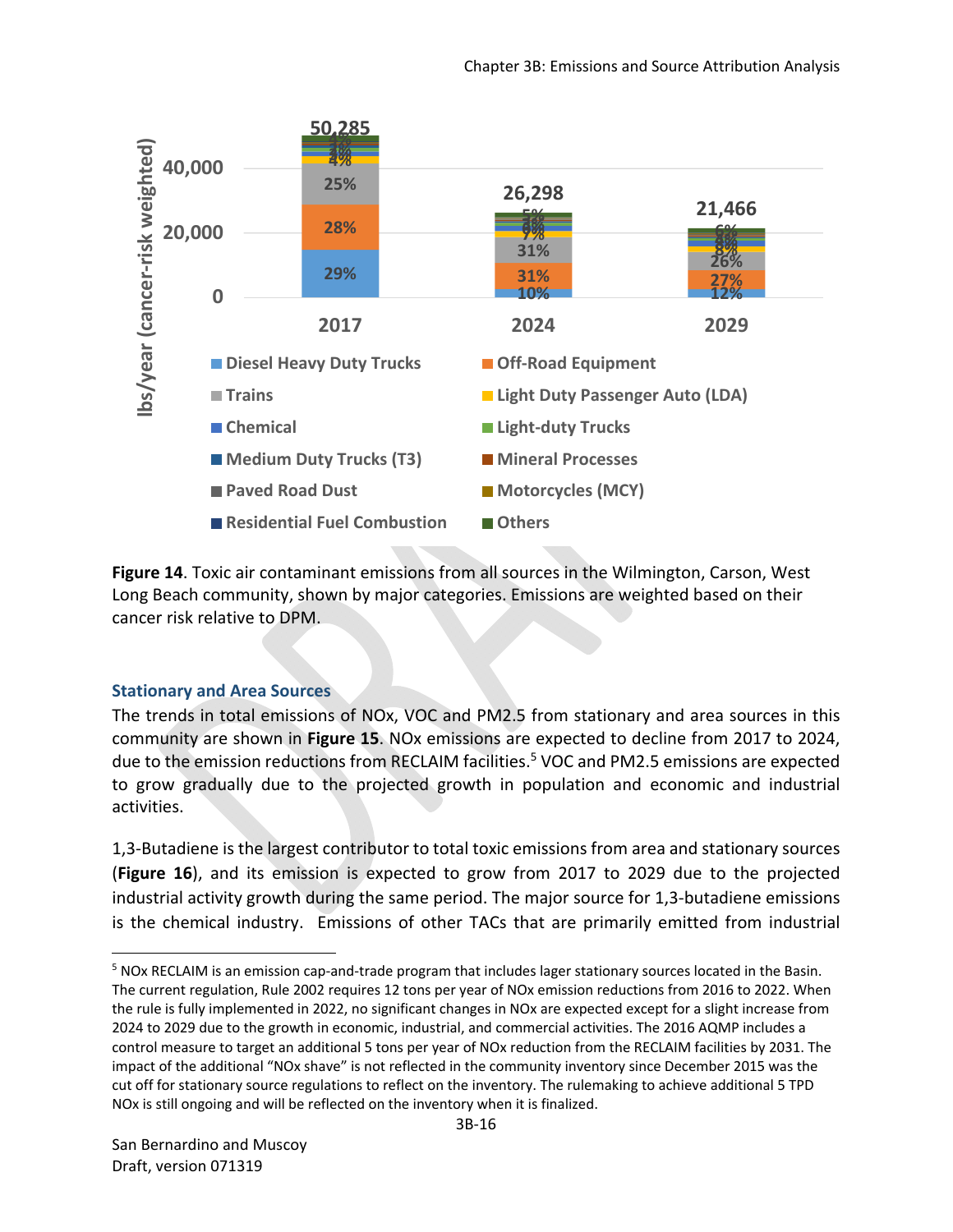activities, i.e., formaldehyde, cadmium, arsenic, nickel, and lead, are also expected to increase due to industrial growth. Only DPM and perchloroethylene emissions are expected to decline due to on‐going regulations.



**Figure 15.** Trends in NOx, VOC and PM25 emissions from stationary and area sources in the San Bernardino and Muscoy community. Emissions are presented in pounds per year



**Figure 16.** Trends in toxic air contaminant emissions from stationary and area sources in the San Bernardino, Muscoy community (shown in lbs/year, weighted by air toxics cancer risk).

#### On‐road mobile sources

Trends for on‐road emissions are presented in **Figure 17**. On‐road emissions are expected to decline significantly between 2017 and 2024, due to the turnover of light‐duty passenger vehicles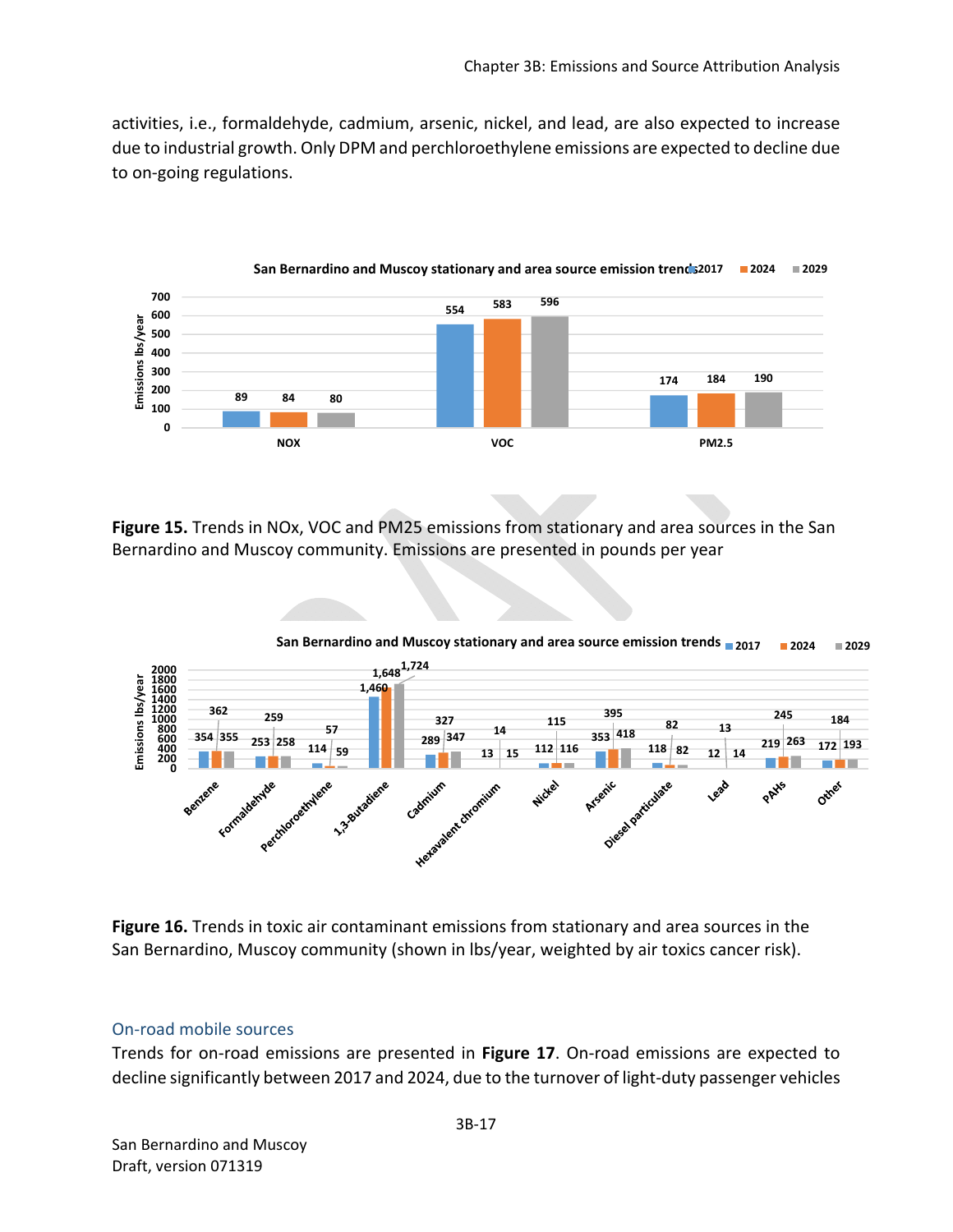and heavy-duty trucks. NOx emissions will continue decreasing after 2024 but at a slower rate, because the effect of regulations will be partially offset by the increase in vehicle activity (**Table 1**).

VOC emissions are expected to decline for all vehicle types except for motorcycles, whose emissions grow steadily between 2017 and 2029. PM2.5 emissions are expected to decline for all vehicle types between 2017 and 2024. After 2024, the effect of vehicle regulations on light‐, medium‐ and heavy‐heavy duty trucks is offset by their activity growth. Emissions of PM2.5 from heavy‐duty trucks are expected to increase slightly, offsetting passenger vehicle PM2.5 emission reductions. As a result, overall PM2.5 emissions from vehicles are expected to remain unchanged between 2024 and 2029.

Figure 18 presents the trends in emissions of TACs from on-road sources. DPM is the predominant TAC in 2017, followed by hexavalent chromium. However, DPM emissions decline drastically between 2017 and 2024, due to regulations on heavy‐duty diesel trucks, and continue decreasing through 2029. Hexavalent chromium emissions are predominantly from brake wear, which is directly related to VMT, with a small contribution from fuel combustion. Because VMT from vehicles are expected to increase, emissions of hexavalent chromium are also expected to increase from this source. However, it is important to note that there is uncertainty in the amount of hexavalent chromium emissions associated with vehicular activities especially in brake wear. While the emission factors need further evaluation, the increase in VMT would still certainly contribute to the increase in vehicular emissions. Benzene emissions are projected to decline due to reductions in evaporative emissions from vehicles. Formaldehyde and 1,3‐butadiene emissions are projected to decrease due to expected reductions in VOC emissions from vehicle exhaust.

|      | <b>Vehicle Categories</b> |                    |                   |                   |              |       |
|------|---------------------------|--------------------|-------------------|-------------------|--------------|-------|
|      | <b>Light and</b>          | <b>Light Heavy</b> | <b>Medium</b>     | Heavy             |              |       |
| Year | <b>Medium Duty</b>        | <b>Duty</b>        | <b>Heavy Duty</b> | <b>Heavy-Duty</b> | <b>Buses</b> | Total |
| 2017 | 2,793                     | 66                 | 43                | 82                |              | 2,991 |
| 2024 | 2,855                     | 49                 | 57                | 106               |              | 3,074 |
| 2029 | 2.914                     | 43                 | 59                | 114               |              | 3,137 |

**Table 1.** Trends in vehicle miles traveled (VMT) from on-road mobile sources in the San Bernardino and Muscoy community

Unit in 1000 miles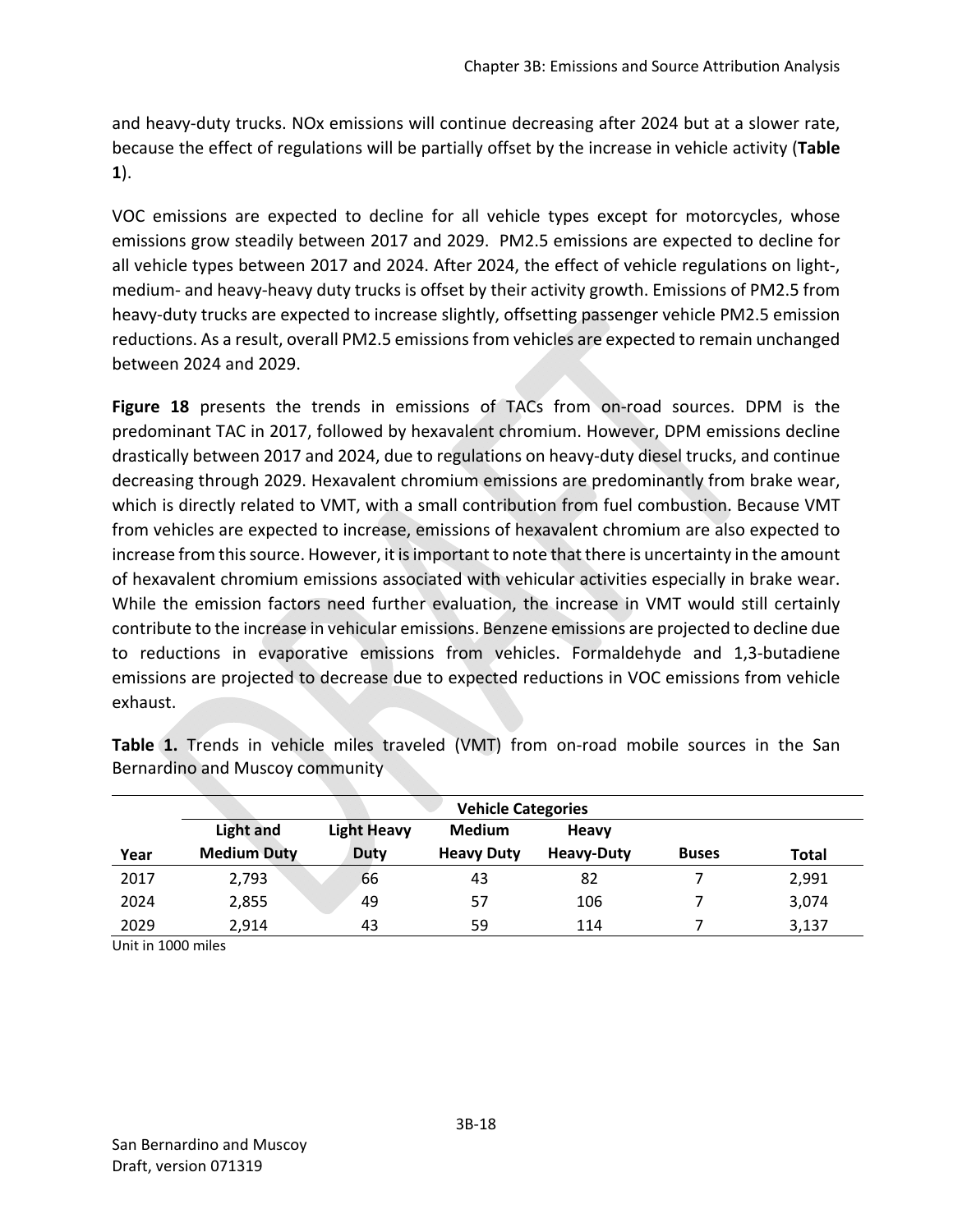

**San Bernardino and Muscoy on‐road mobile source emission trends**

**Figure 17.** Trends in NOx, VOC and PM25 emissions from on-road mobile sources in the San Bernardino and Muscoy community. Emission values in tons per year.



Figure 18. Trends in toxic air contaminant emissions from on-road sources in the San Bernardino, Muscoy community (shown in lbs/year, weighted by air toxics cancer risk)

#### **Off‐road mobile sources**

Trends in emissions of NOx, VOC, and PM2.5 from off‐road mobile sources in the SBM community are presented in **Figure** *19*. All three pollutants are projected to decline steadily between 2017 and 2029. In general, emissions are expected to decline due to emission reductions from trains and industrial off-road equipment, due to turnover of older equipment to newer, cleaner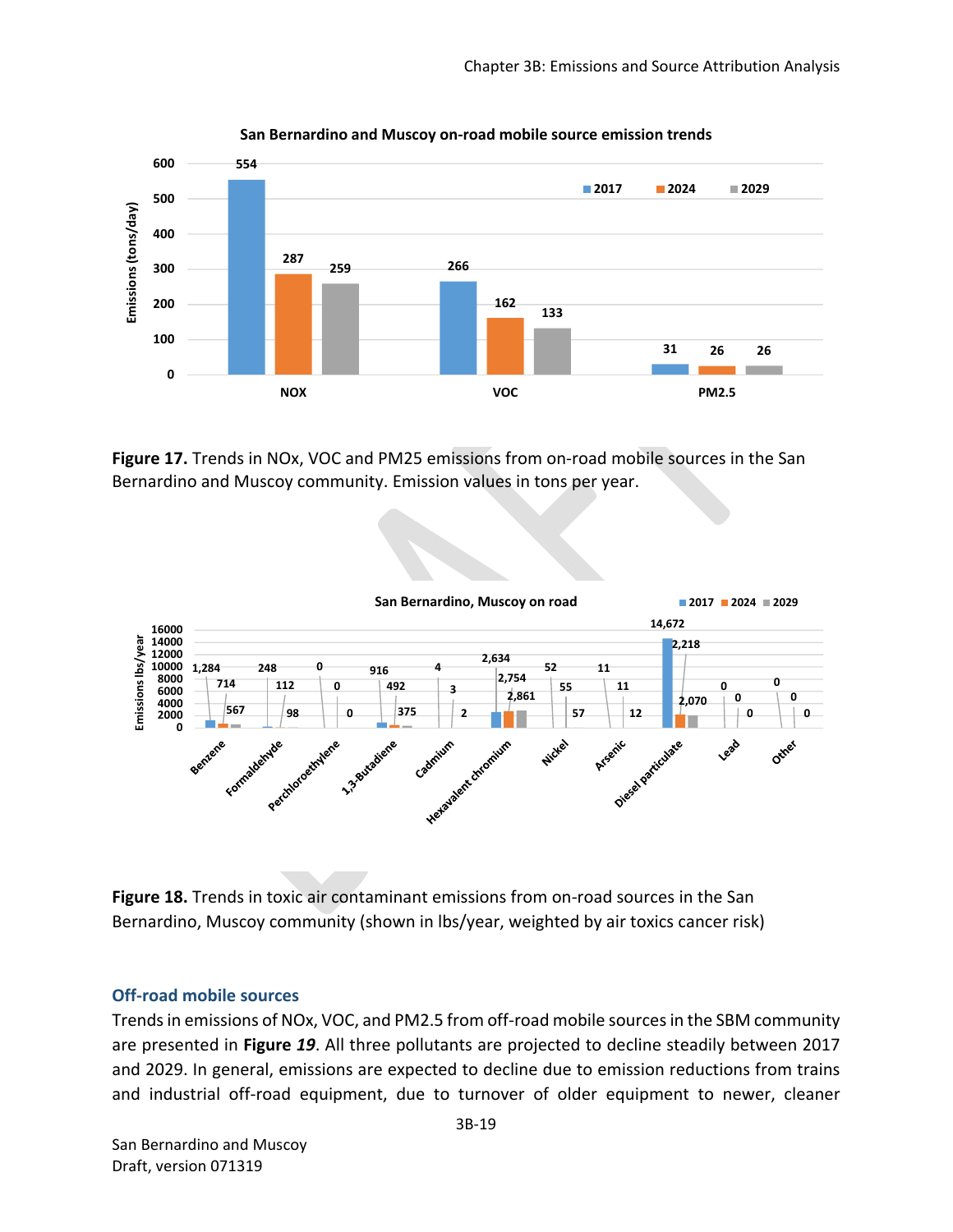equipment. Reductions in evaporative emissions from fuel storage handling and recreational vehicles drive the overall VOC reductions in the community.

Trends in toxic air contaminant emissions are presented in **Figure 20**. Emissions from off‐road mobile sources are still dominated by diesel emissions from trains and off-road equipment in 2024 and 2029. Off‐road equipment regulations reduce the overall TACs in the community. While benzene and 1,3‐butadiene decrease between 2017 and 2024, the projected increase in industrial activity through 2029 offsets the effect of regulations in the 2017‐2024 period. The emissions of the rest of relevant TAC are projected to decline as a result of regulations.



Figure 19. Trends in NOx, ROG and PM25 emissions from off-road mobile sources in the San Bernardino, Muscoy community. Emission values in tons per year.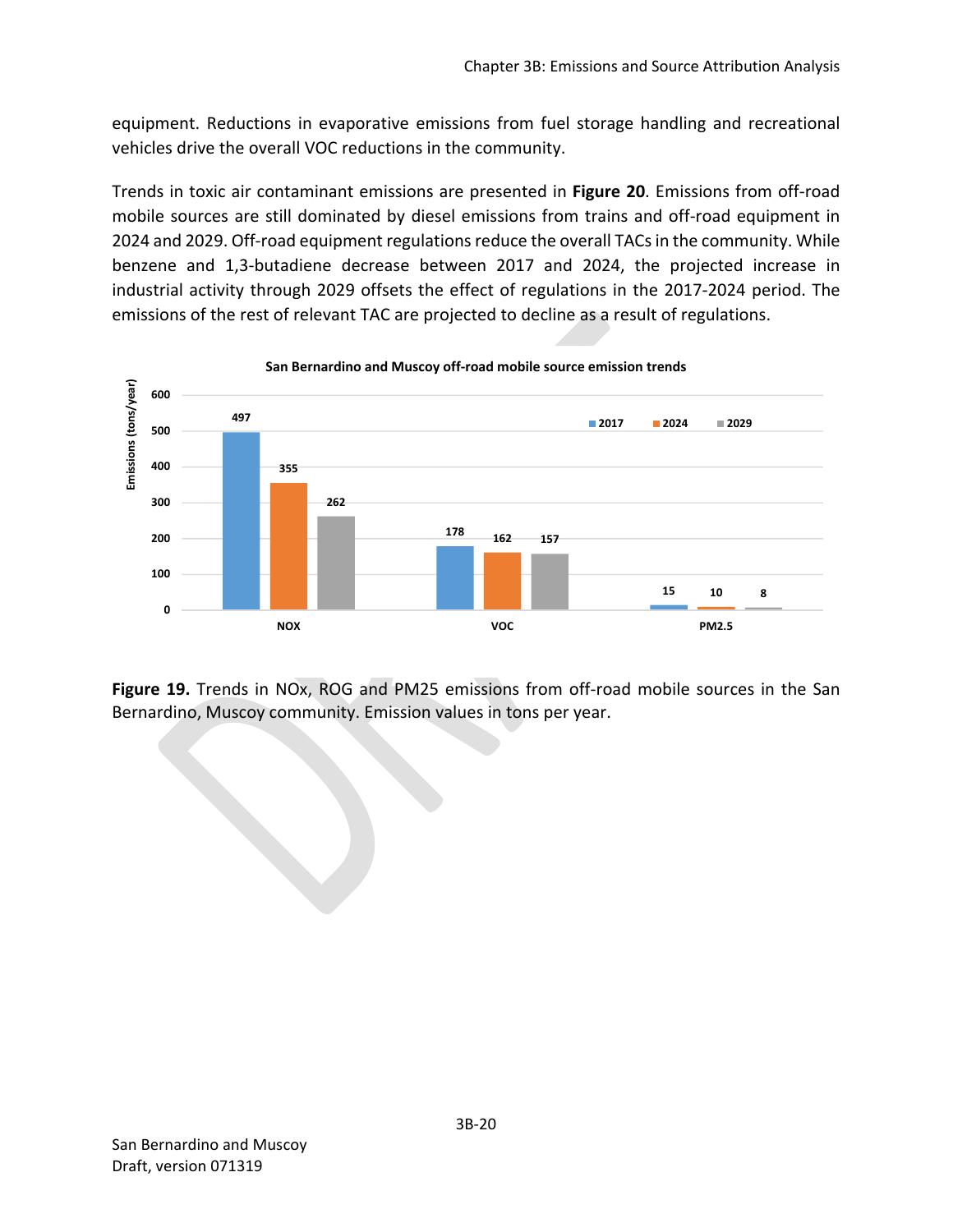

Figure 20. Trends in toxic air contaminant emissions from off-road mobile sources in San Bernardino and Muscoy (shown in lbs/year, weighted by air toxics cancer risk)